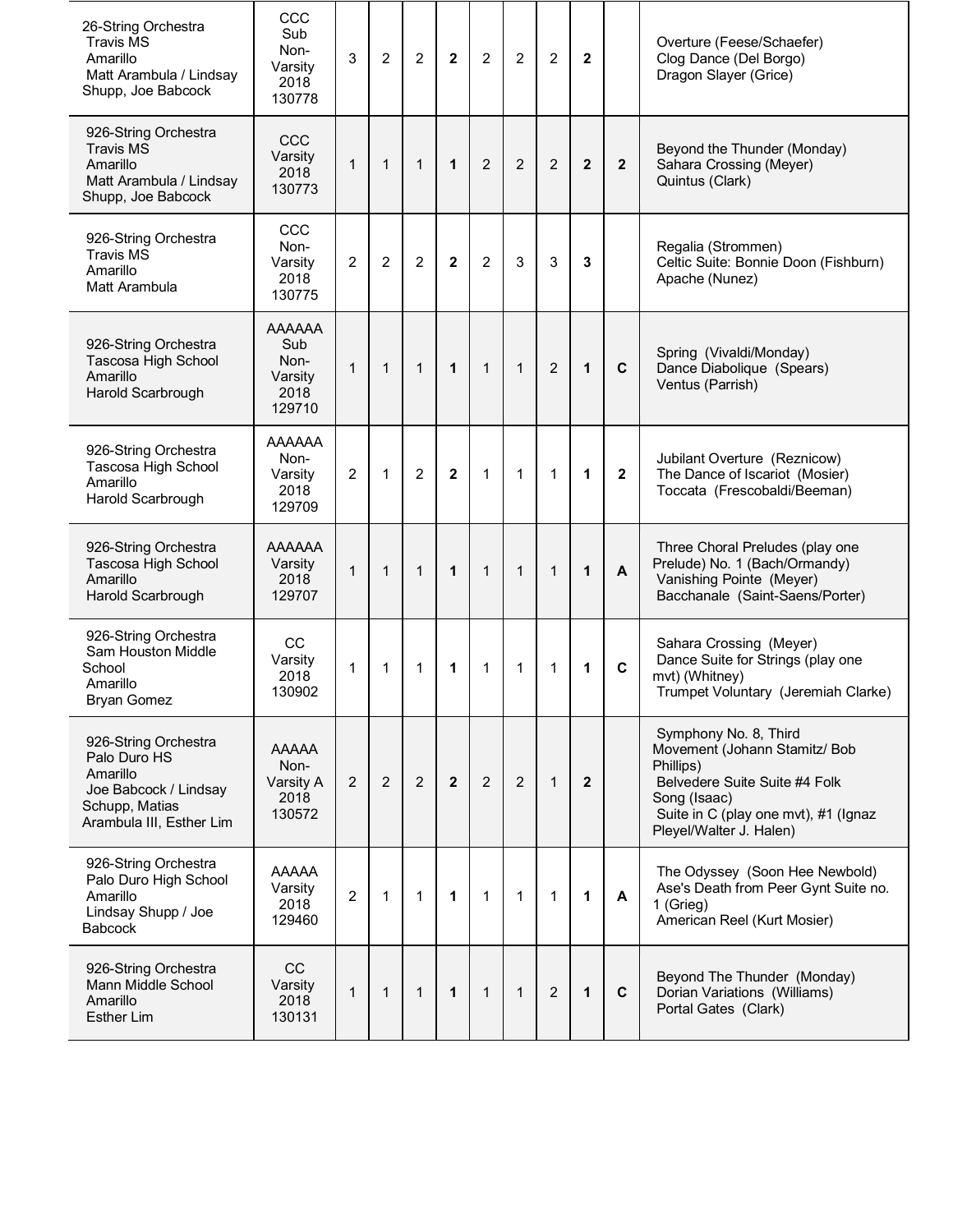| 926-String Orchestra<br>Mann Middle School<br>Amarillo<br><b>Esther Lim</b>                                  | CC<br>Non-<br>Varsity<br>2018<br>130130                  | 1              | 1              | 1              | 1              | $\mathbf{1}$ | $\mathbf 1$    | $\mathbf 1$    | 1            | D              | Maiden's Rescue (Jeremy<br>Woolstenhulme)<br>Sailor's Song (Williams)<br>March Heroic (Del Borgo)                 |
|--------------------------------------------------------------------------------------------------------------|----------------------------------------------------------|----------------|----------------|----------------|----------------|--------------|----------------|----------------|--------------|----------------|-------------------------------------------------------------------------------------------------------------------|
| 926-String Orchestra<br>Fannin Middle School<br>Amarillo<br>Stephanie Littlejohn                             | CC<br>Non-<br>Varsity<br>2018<br>130866                  | $\mathbf 1$    | $\mathbf{1}$   | $\mathbf{1}$   | $\mathbf{1}$   | $\mathbf{1}$ | 2              | $\mathbf{1}$   | $\mathbf 1$  | D              | Scottish Bobber (Larry Clark)<br>Dragonhunter (Richard Meyer)<br>Sword Dance (Thoinot Arbeau arr. by<br>Phillips) |
| 926-String Orchestra<br>Fannin Middle School<br>Amarillo<br>Stephanie Littlejohn                             | CС<br>Varsity<br>2018<br>130864                          | $\mathbf{1}$   | $\mathbf{1}$   | 1              | 1              | 2            | $\mathbf{1}$   | 2              | $\mathbf{2}$ | $\overline{2}$ | Twilight Dancers (Susan Day)<br>Sahara Crossing (Richard Meyer)<br>Sailors' Song (Mark Williams)                  |
| 926-String Orchestra<br>deZavala MS<br>Amarillo<br><b>Breanna Parker</b>                                     | $\mathsf C$<br>Non-<br>Varsity<br>2018<br>129149         | $\mathbf 1$    | $\mathbf{1}$   | $\mathbf{1}$   | $\mathbf{1}$   | $\mathbf{1}$ | $\mathbf{1}$   | $\mathbf 1$    | $\mathbf{1}$ | D              | Aeolian Rock (Frizzi)<br>Dragonhunter (Meyer)<br>Clog Dance (Del Borgo)                                           |
| 926-String Orchestra<br>deZavala MS<br>Amarillo<br><b>Breanna Parker</b>                                     | C<br>Varsity<br>2018<br>129147                           | $\mathbf{1}$   | $\mathbf{1}$   | $\mathbf{1}$   | $\mathbf 1$    | $\mathbf 1$  | $\mathbf{1}$   | $\mathbf 1$    | $\mathbf 1$  | $\mathbf C$    | Echoes of Bartok (Bartok/Cummings)<br>A Beethoven Lullaby (Balmages)<br>The Ides of March (O'Loughlin)            |
| 926-String Orchestra<br><b>Crockett Middle School</b><br>Amarillo<br>Noah Littlejohn / Jaxon<br><b>Straw</b> | <b>CC</b><br>Non-<br>Varsity<br>2018<br>129309           | $\mathbf 1$    | $\mathbf{1}$   | $\mathbf{1}$   | $\mathbf{1}$   | $\mathbf 1$  | $\mathbf{1}$   | $\mathbf{1}$   | 1            | D              | Clog Dance (Del Borgo)<br>Apache (Nunez)<br>Sea Venture (Parrish)                                                 |
| 926-String Orchestra<br><b>Crockett Middle School</b><br>Amarillo<br>Noah Littlejohn / Jaxon<br>Straw        | CC<br>Varsity<br>2018<br>129306                          | 1              | $\mathbf 1$    | 1              | $\mathbf 1$    | $\mathbf 1$  | $\mathbf 1$    | 1              | $\mathbf 1$  | C              | Velocity (Balmages)<br>Dragonhunter (Meyer)<br>Fiddling A-Round (Caponegro)                                       |
| 926-String Orchestra<br>Caprock High School<br>Amarillo<br>Danica Ahedo / Haley<br><b>Barton</b>             | <b>AAAAA</b><br>Sub<br>Non-<br>Varsity<br>2018<br>130365 | $\overline{2}$ | $\mathbf{1}$   | $\overline{2}$ | $\overline{2}$ | $\mathbf{1}$ | 2              | $\overline{1}$ | $\mathbf{1}$ | $\overline{2}$ | Fanfare and Frippery (play<br>both) (Stephan)<br>Spartacus (Brian Balmages)<br>Dorian Variations (Israel)         |
| 926-String Orchestra<br>Caprock High School<br>Amarillo<br>Danica Ahedo / Haley<br>Barton                    | <b>AAAAA</b><br>Sub<br>Non-<br>Varsity<br>2018<br>129466 | $\overline{2}$ | $\overline{2}$ | $\overline{2}$ | $\overline{2}$ | $\mathbf{1}$ | $\overline{2}$ | $\mathbf{1}$   | $\mathbf 1$  | $\mathbf{2}$   | Royalwood Overture (Lennie Niehaus)<br>Barocca (Atwell)<br>Fan Dance (piano opt) (Newbold)                        |
| 926-String Orchestra<br>Caprock High School<br>Amarillo<br>Danica Ahedo                                      | <b>AAAAA</b><br>Varsity<br>2018<br>130367                | 1              | 1              | 2              | $\mathbf 1$    | $\mathbf{1}$ | $\mathbf{1}$   | $\mathbf 1$    | $\mathbf 1$  | A              | Molly on the Shore (Grainger)<br>Poem (Ovanin)<br>Reels and Reverie (Silva)                                       |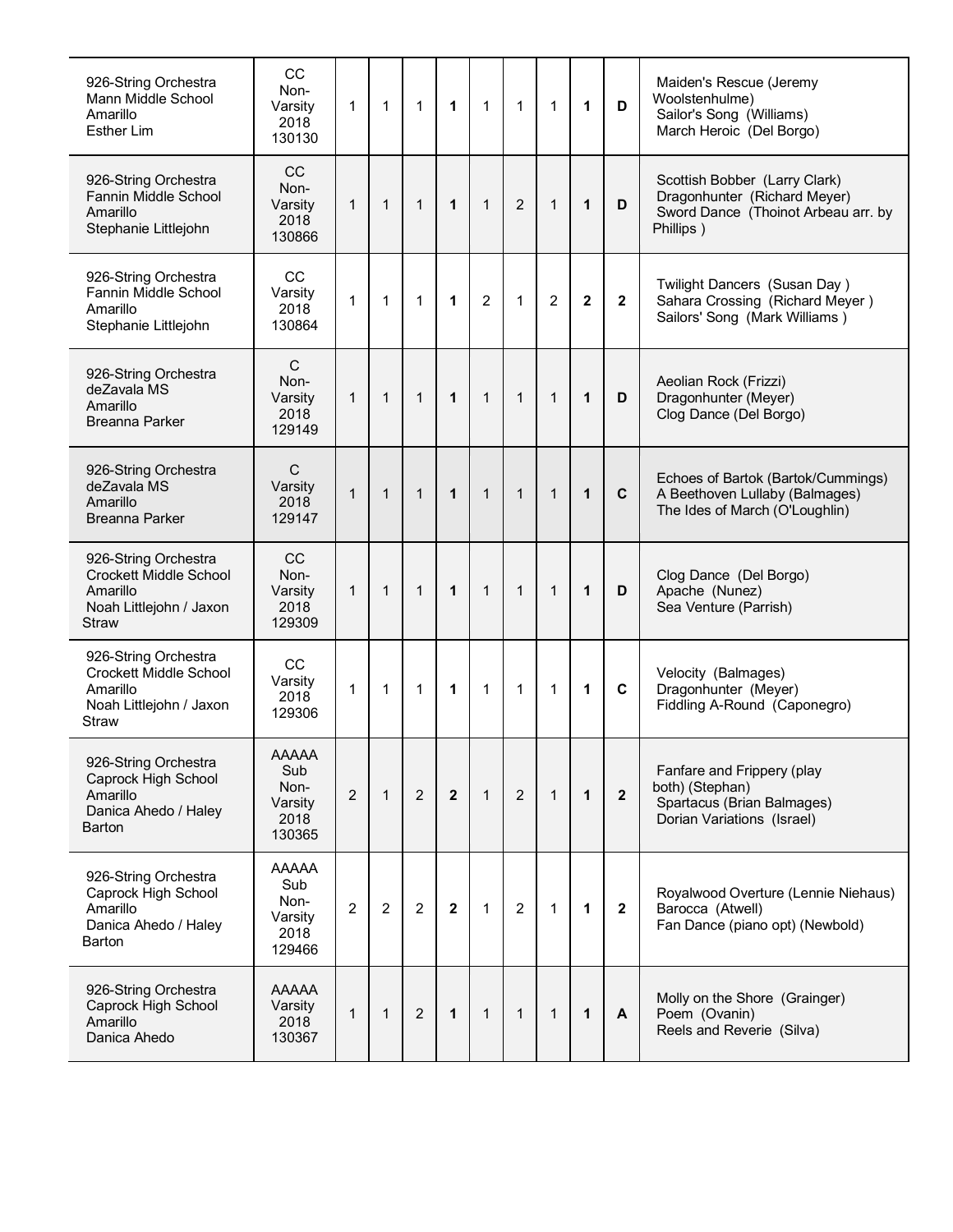| 926-String<br>Orchestra<br>Caprock High<br>School<br>Amarillo<br>Danica Ahedo                               | AAAAA<br>Non-<br>Varsity<br>2018<br>129463     | $\mathbf{1}$   | $\mathbf{1}$   | $\mathbf{1}$   | 1                       | $\mathbf{1}$ | $\mathbf{1}$   | 1            | 1            | $\mathbf c$    | Bavarian Rhapsody (Shaffer)<br>I Remember (Day)<br>Elasticity (Giebler)                                                                       |
|-------------------------------------------------------------------------------------------------------------|------------------------------------------------|----------------|----------------|----------------|-------------------------|--------------|----------------|--------------|--------------|----------------|-----------------------------------------------------------------------------------------------------------------------------------------------|
| 926-String<br>Orchestra<br><b>Bowie Middle</b><br>School<br>Amarillo<br>Fabian<br>Saldana / Haley<br>Barton | CCC<br>Sub Non-<br>Varsity A<br>2018<br>129570 | $\overline{2}$ | $\overline{2}$ | $\mathbf{1}$   | $\overline{2}$          | $\mathbf{1}$ | $\mathbf{1}$   | 1            | $\mathbf{1}$ | $\mathbf{2}$   | Entry of the Tumblers (Del Borgo)<br>British Grenadiers (Anon. or<br>Trad./Caponegro)<br>Dragonhunter (Meyer)                                 |
| 926-String<br>Orchestra<br><b>Bowie Middle</b><br>School<br>Amarillo<br>Fabian<br>Saldana / Haley<br>Barton | CCC<br>Non-<br>Varsity<br>2018<br>129273       | $\overline{2}$ | $\mathbf{1}$   | 1              | 1                       | 1            | 1              | 1            | 1            | D              | Regal Overture (Hopkins)<br>Kemp's Jig (Anon. or Trad./Wilcott)<br>The Mask (Hinds)                                                           |
| 926-String<br>Orchestra<br><b>Bowie Middle</b><br>School<br>Amarillo<br>Fabian Saldana                      | CCC<br>Sub Non-<br>Varsity C<br>2018<br>130646 | 2              | $\overline{2}$ | $\overline{2}$ | $\mathbf{2}$            | $\mathbf{1}$ | $\mathbf{1}$   | $\mathbf{1}$ | $\mathbf{1}$ | $\overline{2}$ | Clog Dance (Del Borgo)<br>A Pirate's Dream (Day)<br>Regalia (Strommen)                                                                        |
| 926-String<br>Orchestra<br><b>Bowie Middle</b><br>School<br>Amarillo<br>Fabian Saldana                      | CCC<br>Sub Non-<br>Varsity B<br>2018<br>129819 | $\overline{2}$ | $\mathbf{1}$   | $\overline{2}$ | $\overline{\mathbf{2}}$ | 1            | $\overline{2}$ | 1            | 1            | $\mathbf{2}$   | Algadoon (Purcell/Niehaus)<br>Skye Boat Song (Anon. or Trad./Croft)<br>Qin Shi's Stone Army (Arcari)                                          |
| 926-String<br>Orchestra<br><b>Bowie Middle</b><br>School<br>Amarillo<br>Fabian Saldana                      | CCC<br>Varsity<br>2018<br>129275               | 1              | 1              | 1              | 1                       | 1            | 1              | 1            | 1            | $\mathbf C$    | Serenade for Strings (play two mvts)<br>Prelude/Cakewalk (Leyden)<br>A Touch of Ireland (Anon. or Trad./Del<br>Borgo)<br>Premonitions (Neeck) |
| 926-String<br>Orchestra<br><b>Bonham Middle</b><br>School<br>Amarillo<br>Danielle<br>Kupresanin             | CC<br>Varsity<br>2018<br>129668                | 1              | $\mathbf{1}$   | 1              | $\mathbf{1}$            | $\mathbf{1}$ | $\mathbf{1}$   | 1            | $\mathbf{1}$ | C              | Sinfonia (Telemann/Mathews)<br>Song of the Sea Mariner (Newbold)<br>Storm the Gates (Silva)                                                   |
| 926-String<br>Orchestra<br><b>Bonham Middle</b><br>School<br>Amarillo<br>Danielle<br>Kupresanin             | CC<br>Non-<br>Varsity<br>2018<br>129666        | $\mathbf{1}$   | $\mathbf{1}$   | $\mathbf{1}$   | $\mathbf{1}$            | $\mathbf{1}$ | $\mathbf{1}$   | $\mathbf{1}$ | 1            | D              | The Red Lion (Woolstenhulme)<br>Kings of Stone (Sharp)<br>Sword Dance (Arbeau/Phillips)                                                       |
| 926-String<br>Orchestra<br><b>Bonham Middle</b><br>School<br>Amarillo                                       | CC<br>Sub Non-<br>Varsity<br>2018<br>129664    | $\mathbf{1}$   | $\mathbf{1}$   | 1              | 1                       | $\mathbf{1}$ | $\mathbf{1}$   | 1            | 1            | D              | Echoes (Frost)<br>Koneko (Yamada (pseudo for Larry<br>Clark))<br>Rustic Dance (Williams)                                                      |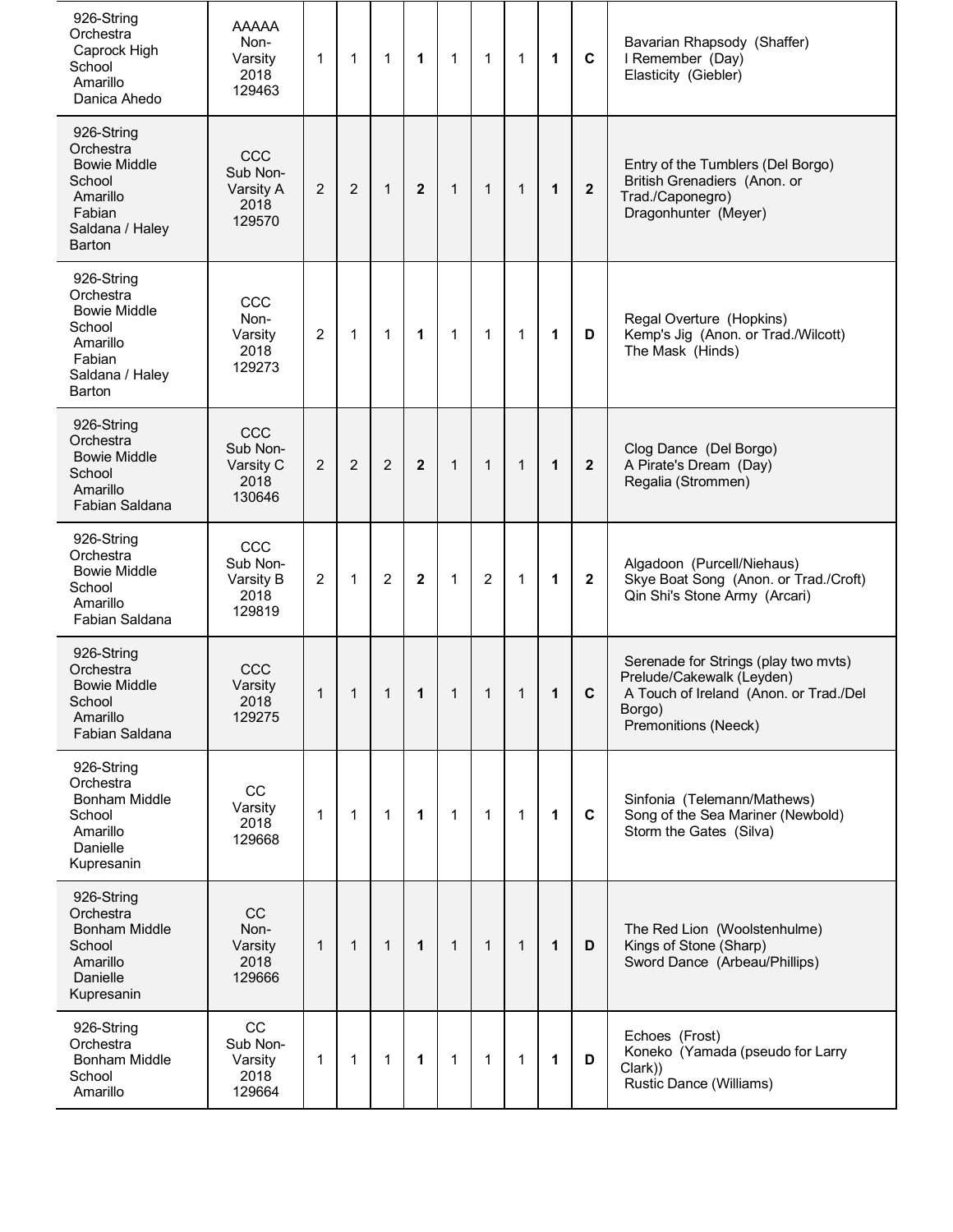| Danielle<br>Kupresanin                                                                                          |                                                         |                |                |              |              |                |                |                |              |              |                                                                                                                                                                                             |
|-----------------------------------------------------------------------------------------------------------------|---------------------------------------------------------|----------------|----------------|--------------|--------------|----------------|----------------|----------------|--------------|--------------|---------------------------------------------------------------------------------------------------------------------------------------------------------------------------------------------|
| 926-String<br>Orchestra<br><b>Austin Middle</b><br>School<br>Amarillo<br><b>Jillian Read</b>                    | <b>CC</b><br>Sub Non-<br>Varsity<br>2018<br>131025      | 3              | 3              | 3            | 3            | $\overline{2}$ | $\overline{2}$ | $\overline{2}$ | $\mathbf{2}$ |              | The Red Lion (Woolstenhulme)<br>The Russian Music Box (Newbold)<br>Qin Shi's Stone Army (Arcari)                                                                                            |
| 926-String<br>Orchestra<br><b>Austin Middle</b><br>School<br>Amarillo<br>Jillian Read                           | CC<br>Non-<br>Varsity<br>2018<br>131024                 | $\overline{2}$ | $\overline{2}$ | 2            | $\mathbf{2}$ | $\overline{2}$ | $\mathbf{1}$   | 1              | 1            | $\mathbf{2}$ | Out of the Winter (Clark)<br>Loch Lomond (Klauss)<br>Viking (Newbold)                                                                                                                       |
| 926-String<br>Orchestra<br><b>Austin Middle</b><br>School<br>Amarillo<br><b>Jillian Read</b>                    | CC<br>Varsity<br>2018<br>131021                         | $\overline{2}$ | $\overline{2}$ | 2            | $\mathbf{2}$ | $\overline{2}$ | 2              | $\mathbf{1}$   | $\mathbf{2}$ |              | The Mask (Hinds)<br>An English Folk Song (McQuilken)<br>Storm the Gates (Silva)                                                                                                             |
| 926-String<br>Orchestra<br>Amarillo High<br>School<br>Amarillo<br>Alejandra<br>Alderete / Jaxon<br><b>Straw</b> | <b>AAAAA</b><br>Sub Non-<br>Varsity A<br>2018<br>131092 | $\mathbf{1}$   | $\overline{2}$ | $\mathbf{1}$ | 1            | $\mathbf{1}$   | $\mathbf{1}$   | 1              | $\mathbf 1$  | C            | Tres Valses Poeticos (play mvt 1 or<br>2) (Granados/McQuilkin)<br>Sunayama (Anon. or Trad./Yamada<br>(pseudo for Larry Clark))<br>Ventus (Todd Parrish)                                     |
| 926-String<br>Orchestra<br>Amarillo High<br>School<br>Amarillo<br>Alejandra<br>Alderete / Jaxon<br>Straw        | <b>AAAAA</b><br>Non-<br>Varsity A<br>2018<br>131090     | $\mathbf{1}$   | $\mathbf{1}$   | $\mathbf{1}$ | 1            | $\mathbf{1}$   | $\mathbf{1}$   | $\mathbf{1}$   | 1            | $\mathbf c$  | Allegro (from Concerto Grosso Op. 6 No.<br>1) (Handel/Dackow)<br>Lullaby (Hofeldt)<br>Escape the Lost City (Alan Lee Silva)                                                                 |
| 926-String<br>Orchestra<br>Amarillo High<br>School<br>Amarillo<br>Alejandra<br>Alderete / Jaxon<br>Straw        | <b>AAAAA</b><br>Varsity<br>2018<br>131086               | 1              | $\mathbf 1$    | $\mathbf{1}$ | 1            | 1              | $\mathbf 1$    | 1              | $\mathbf 1$  | в            | Prelude for String Orchestra (Finzi)<br>Capriol Suite (play either mvt 2 or mvt 5,<br>plus one additional mvt) (Warlock)<br>Serenade fur Streichorchester Op. 22<br>(play one mvt) (Dvorak) |
| 921-Full Orchestra<br><b>Bowie Middle</b><br>School<br>Amarillo<br>Fabian<br>Saldana / Alisha<br>Caldwell       | CCC<br>Varsity<br>2018<br>129927                        | $\mathbf 1$    | $\mathbf{1}$   | $\mathbf{1}$ | 1            | $\mathbf{1}$   | $\mathbf{1}$   | $\mathbf 1$    | 1            | $\mathbf c$  | Rosamunde Overture (Schubert/Meyer)<br>Bohemian Dance (Bobrowitz)<br>The Prince of Denmark's<br>March (Clarke/Phillips)                                                                     |
| 921-Full Orchestra<br>Amarillo High<br>School<br>Amarillo<br>Alejandra Alderete                                 | <b>AAAAA</b><br>Varsity<br>2018<br>131083               | 1              | 1              | $\mathbf{1}$ | 1            | 1              | $\mathbf 1$    | 1              | 1            | A            | Overture, tone poem, or one mvt of a<br>symphony (except a<br>Menuetto) (Beethoven)<br>Irish Tune (from County                                                                              |